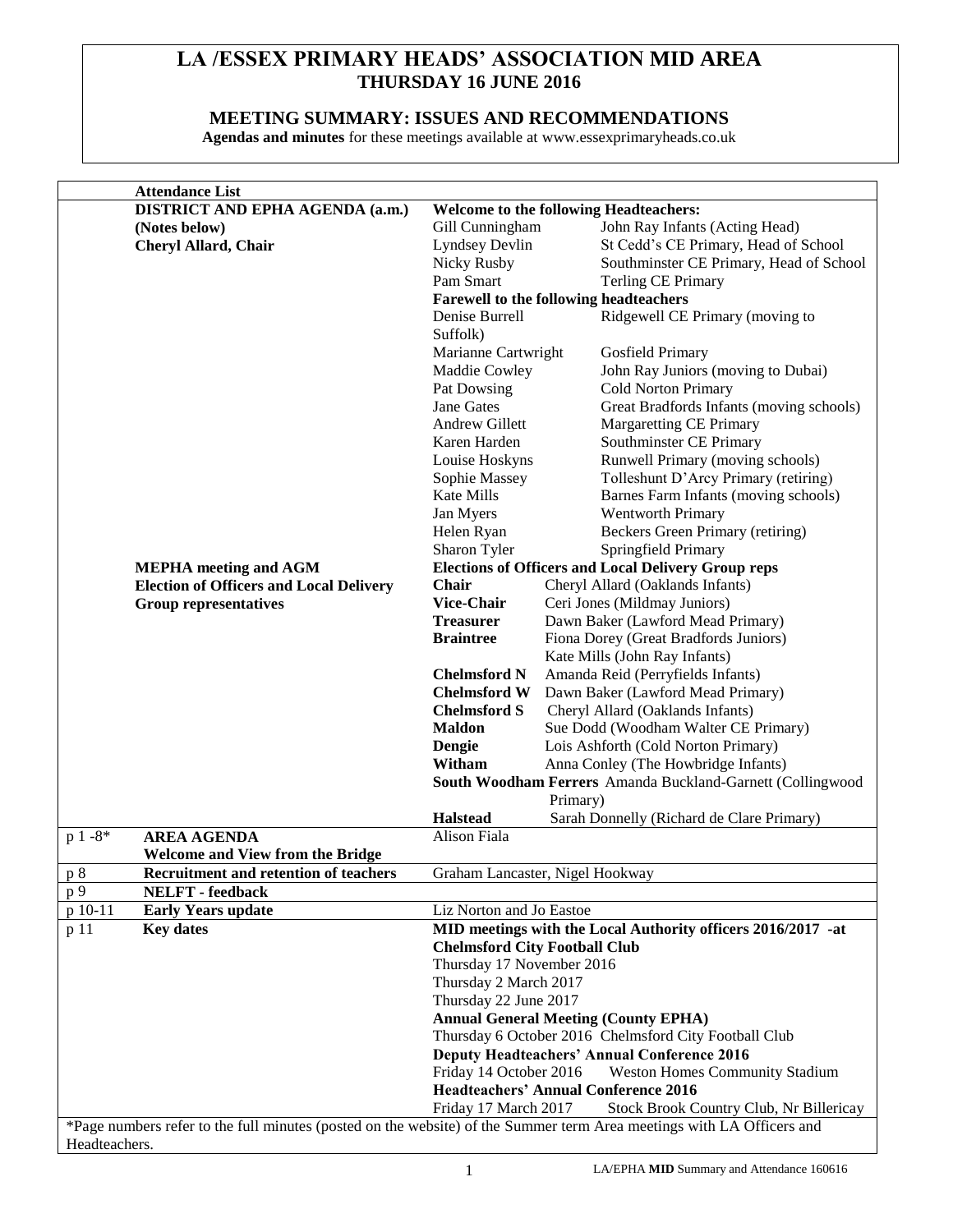# **LA /ESSEX PRIMARY HEADS' ASSOCIATION MID AREA DISTRICT AND AREA MEETING THURSDAY 16 JUNE 2016 ATTENDANCE**

#### **Present**

Amanda Buckland-Garnett Lorraine Cannon Anna Conley

Maz Norman SE Commissioner Carol Farrer SE Commissioner

Cheryl Allard Caklands Infants Shelley Jones de Vere Primary Deborah Bailey John Bunyan Infant & Nursery | Ann Kelliher Holy Family Primary, Witham Dawn Baker Lawford Mead Primary Sarah Manning Galleywood Infants Jacquie Barber Rettendon Primary Liz Maycock Little Waltham CE Primary Paula Barningham Our Lady Immaculate Catholic Primary Lisa Battersby Larkrise Primary Kate Mills Barnes Farm Infants Ruth Baugh White Notley CE Primary Becky More Rivenhall CE Primary Linda Buchanan Belchamp St Paul's CE Primary Jan Myers Wentworth Primary Collingwood Primary Mary Nicholls

Moulsham Infants The Howbridge Infants Maddie Cowley John Ray Juniors Amanda Reid Perryfields Infants Gill Cunningham John Ray Infants Stephanie Redgate St Mary's Woodham Ferrers Amanda Daines The Tyrrells School Nicky Rusby Southminster Primary<br>Diane Deans White Court Primary Julie Sarti Colne Engaine CE Pri White Court Primary Julie Sarti Colne Engaine CE Primary Sue Dodd Woodham Walter CE Primary Lesley Schlanker Baddow Hall Infants<br>
Sarah Donnelly Richard de Clare Primary Helen Shaw Elmwood Primary Richard de Clare Primary Helen Shaw Elmwood Primary Joe Figg Purleigh /Meadgate/Maltese Road Primaries Wendy Figueira St Peter's CE Primary Marie Staley Moulsham Juniors Andy Gillett Margaretting CE Primary Sharon Tyler Springfield Primary Kim Hall St Margaret's CE Primary, Toppesfield

Clare Kershaw Head of Commissioning Judith Harvey Primary Schools Facilitator Alison Fiala Lead Strategic Commissioner West Lisa Ashes Independent Thinking Limited Graham Lancaster Lead Strategic Commissioner NE Caroline L'Estrange St Thomas of Canterbury Infants Liz Norton **ECC EYFS Apologies** Joe Eastoe ECC EYFS Pam Langmead Professional Officer

Linda McSweeney Ross McTaggart Guy Niven

Heather Shelley Pam Smart Melanie Vine Pauline Ward

#### **In Attendance**

Tracy Ahern Mildmay Juniors Vicky Jackson St Francis Catholic Primary St Pius X Catholic Primary Barnes Farm Juniors Stanley Drapkin Primary Baddow Hall Juniors Carrie Prior St Andrew's CE Primary, Gt Yeldham Broomfield Primary Terling CE Primary Earls Colne Primary & Nursery St Cedds CE Primary Louise Hoskyns Runwell Primary Greg Waters The Bishops CE and Catholic Primary Helen Hutchings Highwood Primary Janis Waters Great Leighs Primary Sandra Ledwith John Bunyan Juniors Rosalind Welch Bulmer St Andrew's CE Primary

**LA Officers** EPHA Executive Director

Alex Burden Great Waltham CE Primary Karen Harden Southminster Primary Ceri Jones Chipping Hill Primary

Note: If your attendance or apologies have not been noted please contact the EPHA Professional Officer at [pam@langmead.me.uk](mailto:pam@langmead.me.uk) for amendment.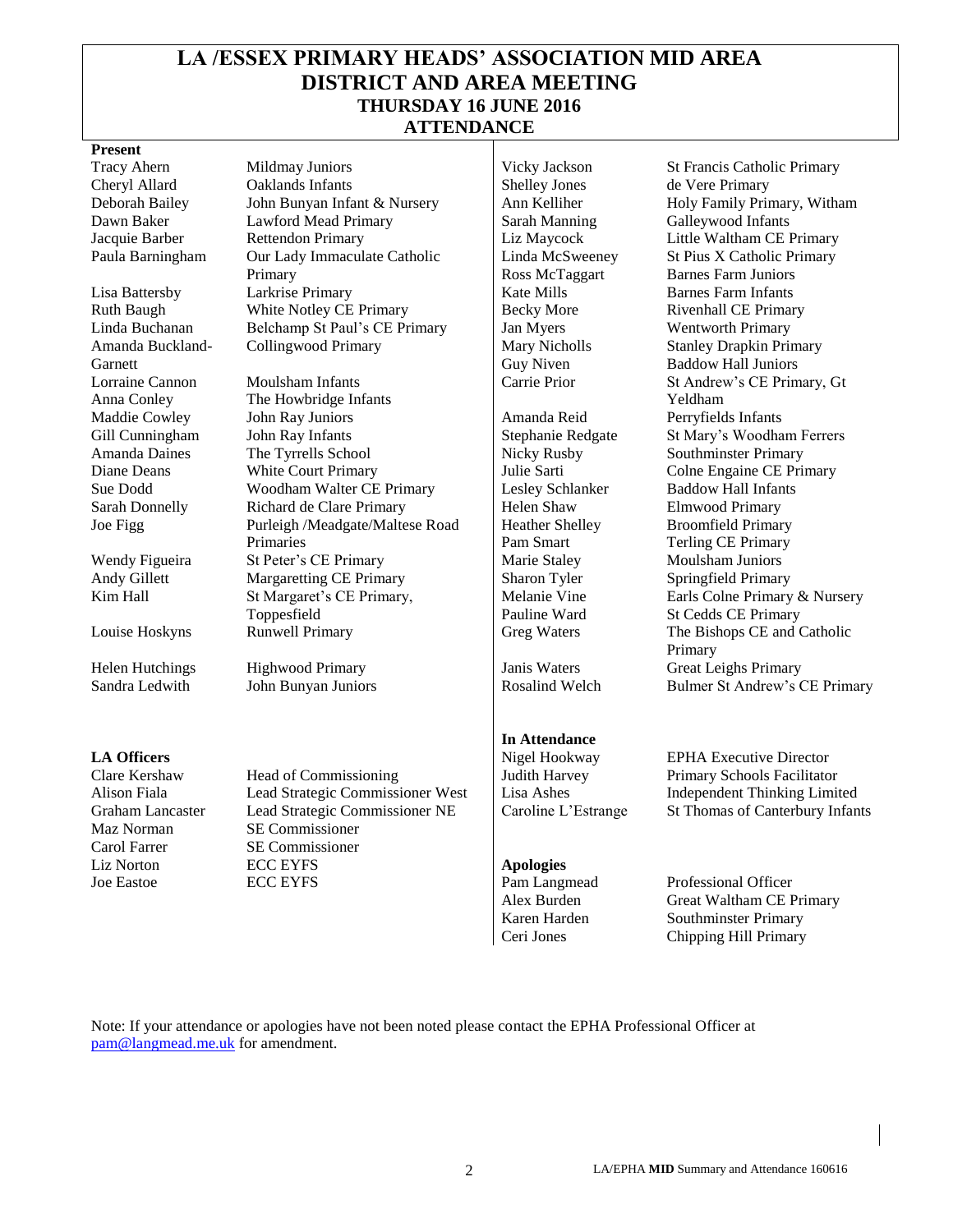# **MID EPHA AREA MEETING MINUTES 16 June 2016**

#### **1. Welcome to the following Headteachers:**

| Gill Cunningham | John Ray Infants (Acting Head)          |
|-----------------|-----------------------------------------|
| Lyndsey Devlin  | St Cedd's CE Primary, Head of School    |
| Nicky Rusby     | Southminster CE Primary, Head of School |
| Pam Smart       | <b>Terling CE Primary</b>               |

#### **Farewell to the following headteachers**

| Ridgewell CE Primary (moving to Suffolk) |
|------------------------------------------|
| Gosfield Primary                         |
| John Ray Juniors (moving to Dubai)       |
| <b>Cold Norton Primary</b>               |
| Great Bradfords Infants (moving schools) |
| <b>Margaretting CE Primary</b>           |
| Southminster CE Primary                  |
| Runwell Primary (moving schools)         |
| Tolleshunt D'Arcy Primary (retiring)     |
| Barnes Farm Infants (moving schools)     |
| <b>Wentworth Primary</b>                 |
| Beckers Green Primary (retiring)         |
| Springfield Primary                      |
|                                          |

## **2. SHARING ASSESSMENT INFORMATION**

From the information shared at the mid meeting the responses from approximately 25 schools gave the following information:

| <b>Key Stage 1</b> | <b>Teacher Assessment</b>                                             |          | <b>Test</b>                                                    |               |
|--------------------|-----------------------------------------------------------------------|----------|----------------------------------------------------------------|---------------|
|                    | Av% of children<br>working at or above<br>expected standards<br>(EXS) | Range    | Percentage of<br>children at 100<br>or above<br>(scaled score) | Range         |
| <b>Maths</b>       | 72                                                                    | 52 to 90 | 64                                                             | $27$ to<br>81 |
| Reading            | 73                                                                    | 55 to 90 | 65                                                             | $27$ to<br>84 |
| Writing            | 66                                                                    | 50 to 90 | 61<br>(GPS)                                                    | 32 to<br>74   |

Very rough notes/thoughts: where schools gave enough data for comparison (not all schools submitted both TA and test data) approx. a third of TA compared to test scores were within 3-4%, approximately a third within 8-15% and just under a third varied by more than 20%. These seemed to show patterns by school rather than by subject.

| <b>Key Stage 2</b> |                                                                  |                                             |
|--------------------|------------------------------------------------------------------|---------------------------------------------|
|                    | Percentage of children working at or<br>above expected standards | Percentage of children working<br>above EXS |
| Writing            | 74%                                                              | 19%                                         |

Please note the size of the sample and no validation of results. The exercise was undertaken to give headteachers a rough indicator.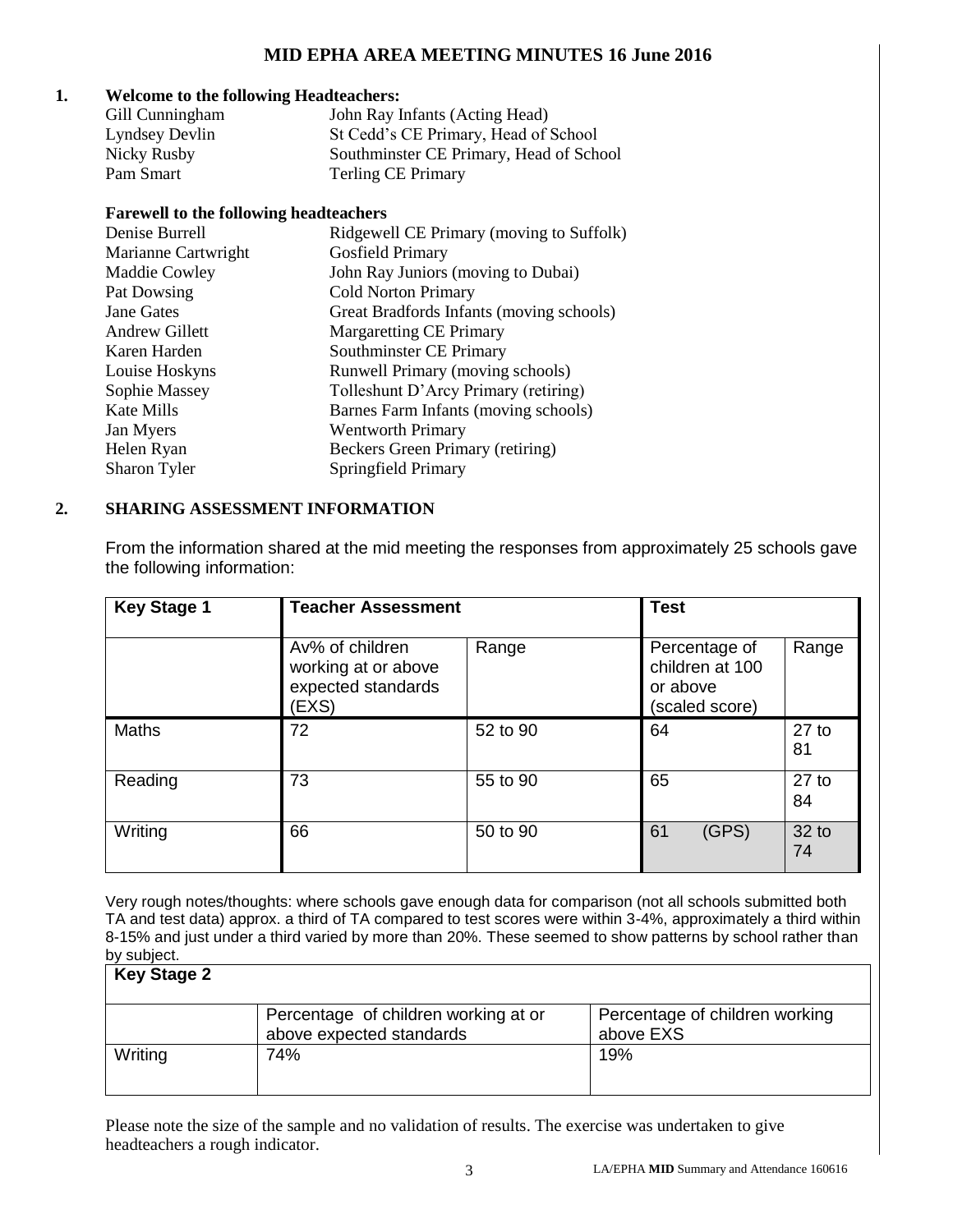## **3. a) MID EPHA ANNUAL GENERAL MEETING**

#### **CHAIR'S REPORT**

Cheryl Allard, Chair of Mid EPHA, reported that the summer term meeting last year concluded with thoughts about the year ahead.

This is her report: **Review of the year**

Last summer term we knew that the following areas were looming larger:

- Academies
- Cluster/Peer Working
- The next baseline
- End of Year Assessments for Year 6 more rigour!!
- Grammar, Punctuation and Spelling for Year 2 and 6
- Shrinking budgets

Well we have seen some of this and in some cases so much more! What have we had to deal with this year?

- The Common Inspection Framework from Ofsted
- New Key Stage 1 SATs
- New Key Stage 2 SATs
- The full implementation of the national curriculum
- Reception Baselines or not!
- The Interim Frameworks for Assessment
- An excellent Deputy Heads Conference
- A U-turn or two
- The resurgence of the Regional Schools Commissioners
- The White Paper
- Academies again
- An amazing Headteachers conference
- A recruitment challenge the likes of which we have never seen
- The loss of Chris Kiernan and the appointment of Clare Kershaw
- A restructured EPHA with a Professional Officer and Executive Director
- A possible national funding formula
- The clarification of an exclamation in Year 2!
- And finally a move towards Peer to Peer working

I cannot think of any other job in this country that covers the level of responsibility that you have coupled with the enormous emotional demands and ground level working that you undertake. Your resilience, stamina, questionable sense of humour and general care of your staff and pupils is unmatched in any other profession.

We have a huge responsibility this year. We have work together as one to challenge the government, to challenge the status quo, to ask how the changes benefit children – because we really are the ones with the answer to that question. Too many times this year we have allowed the establishment to 'do to us', rather than take control, and this is something we can begin to change.

#### **What is to come?**

This year will see the growth of academies, whether we like it or not. At every meeting we have been to, this seems to be on the agenda. We won't change it, but we can direct it. We need to cooperate, we need to have honest conversations and we need to use the power of EPHA to represent us at a national and local level.

We are still in a period of immense change 'seismic shift' as it is being called, and the role we have all chosen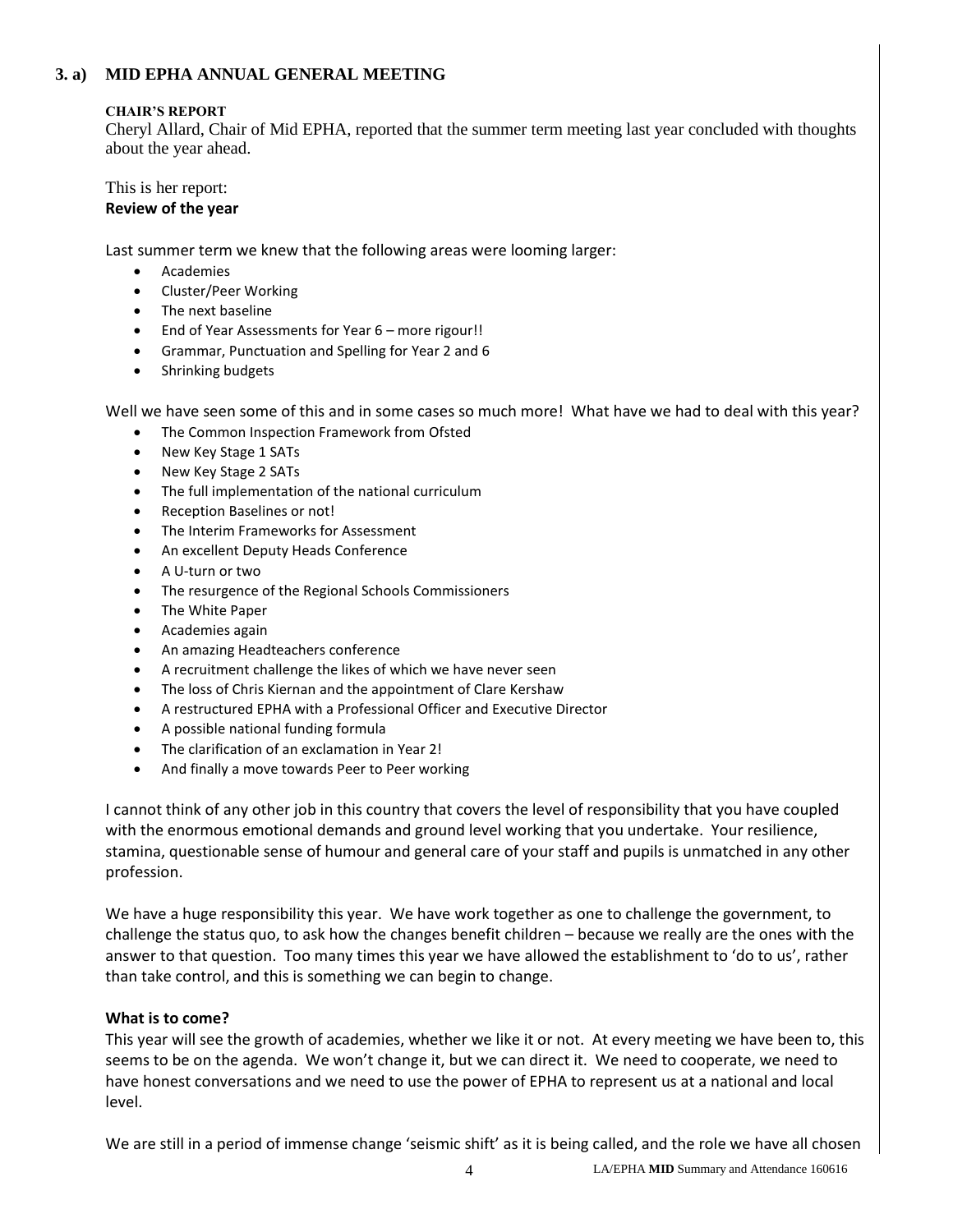to take on is a challenging one, but the rewards for us and the children and families at our schools continue to be life changing. My one regret after an EPHA meeting is when we walk away from a session with dropped shoulders due to the weight of change, and my challenge to you for these meetings is to support each other positively, take some time in the day to share the successes with your friends and colleagues, small or large.

Unfortunately Pam is unable to be here today, but I just wanted to say thank you to her publicly again – I think you all know what a pivotal role she plays and how hard she works on our behalf. Alongside Harriet, Nick and Nigel we have a very strong team working together on behalf of us and the children in our schools, to give us a greater voice and ability to support positive, educationally-driven change.

Thank you all for your support this year, and we hope that EPHA continues to play a distinct role in the multitude of collaborations and information streams you have available. Keep talking to us to make sure EPHA plays the role you want it to in the coming, no doubt eventful, year.

# **b) TREASURER'S REPORT**

Dawn Baker, Mid treasurer, gave a report about the Mid finances, as follows.

#### **MEPHA Income and Expenditure Statement for the period 01/05/15 – 30/04/16**

|                                           | Income     | <b>Expenditure</b> | <b>Balance</b> |
|-------------------------------------------|------------|--------------------|----------------|
| Opening balance<br>01/05/15               |            |                    | £19,585.26     |
| Subscriptions 119 schools $x \pounds 120$ | £14,280.00 |                    |                |
| Subscription to EPHA                      |            | £7,140.26          |                |
| Meetings: venue costs, presenters         |            | £7,120.26          |                |
| Closing balance $30/04/16$                |            |                    | £19,605.00     |

It was noted that Dawn Baker has agreed to continue as treasurer for the coming year. However, this will now be a nominal position, as the funds from all of the Area accounts will be moved to the County EPHA bank account and managed by the EPHA Professional Officer/treasurer.

#### **c) EPHA Annual Subscription**

As agreed at the summer term meetings last year, funding for EPHA will no longer be through subscription, but will be top-sliced from the Dedicated Schools Grant. Area meetings will continue to be "free" to all primary headteachers, as will the website and advice and support from the Professional Officer and Executive Director.

#### **d) ELECTION OF OFFICERS AND LOCAL DELIVERY GROUP REPRESENTATIVES**

| <b>Chair</b>                 | Cheryl Allard (Oaklands Infants)              |
|------------------------------|-----------------------------------------------|
| <b>Vice-Chair</b>            | Ceri Jones (Mildmay Juniors)                  |
| <b>Treasurer</b>             | Dawn Baker (Lawford Mead Primary)             |
| <b>Braintree</b>             | Fiona Dorey (Great Bradfords Juniors)         |
|                              | Kate Mills (John Ray Infants)                 |
| <b>Chelmsford N</b>          | Amanda Reid (Perryfields Infants)             |
| <b>Chelmsford W</b>          | Dawn Baker (Lawford Mead Primary)             |
| <b>Chelmsford S</b>          | Cheryl Allard (Oaklands Infants)              |
| <b>Maldon</b>                | Sue Dodd (Woodham Walter CE Primary)          |
| <b>Dengie</b>                | Lois Ashforth (Cold Norton Primary)           |
| Witham                       | Anna Conley (The Howbridge Infants)           |
| <b>South Woodham Ferrers</b> | Amanda Buckland-Garnett (Collingwood Primary) |
| <b>Halstead</b>              | Sarah Donnelly (Richard de Clare Primary)     |

The officers and Local Delivery Group representatives were thanked for the hard work that they do on behalf of headteachers in the West Area and for agreeing to continue in their roles.